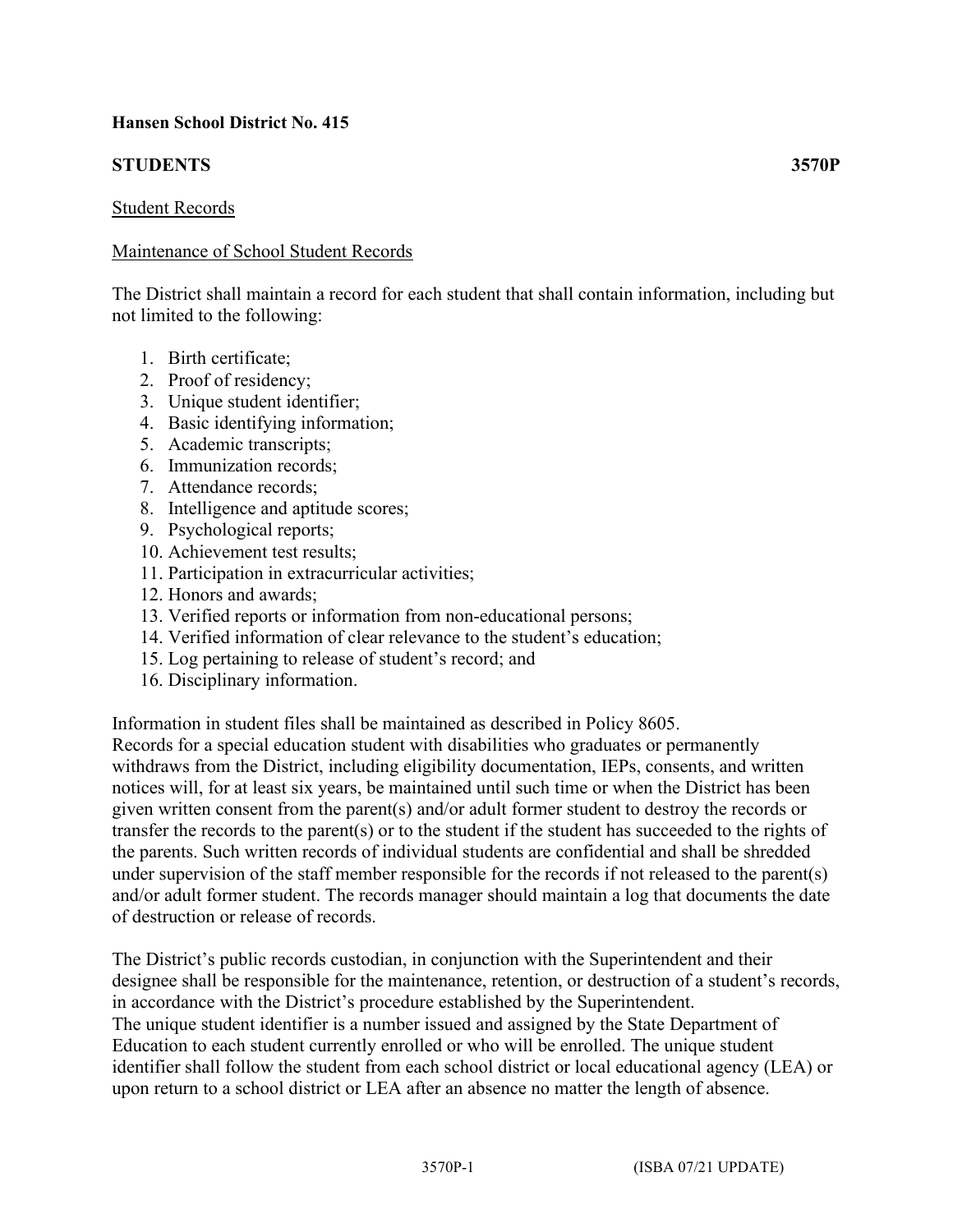# Access to Student Records

The District shall grant access to student records as follows:

- 1. The District or any District employee shall not release, disclose, or grant access to information found in any student record except under the conditions set forth in this policy and consistent with the provisions of State and federal law.
- 2. The parents of a student under 18 years of age shall be entitled to inspect and copy information in the child's school records. Such requests shall be made in writing and directed to the records custodian. Access to the records shall be granted within 15 days of the District's receipt of such a request.

Where the parents are divorced or separated, both shall be permitted to inspect and copy the student's school records unless a court order indicates otherwise. The District shall send copies of the following to both parents at either one's request, unless a court order indicates otherwise or parental rights have been terminated by court order or parental agreement:

- A. Academic progress reports or records;
- B. Health reports;
- C. Notices of parent-teacher conferences;
- D. School calendars distributed to parents/guardians; and
- E. Notices about open houses and other major school events, including pupil-parent interaction.

When the student reaches 18 years of age, graduates from high school, marries, enters military service, or becomes legally emancipated all rights and privileges accorded to the parent become exclusively those of the student. The parents of dependent students, as defined by the Internal Revenue Service (i.e. student termed dependent for income tax purposes) may have access to student educational records if the parents establish, via either a copy of the applicable tax forms and/or a Parental Affidavit for Educational Records attesting to the student's dependent status.

Access shall not be granted to the parent or the student to confidential letters and recommendations concerning the admission to a post-secondary educational institution, applications for employment, or the receipt of an honor or award, if the student has waived his or her right of access, after being advised of his or her right to obtain the names of all persons making such confidential letters or statements.

3. The District may grant access to, or release information from, student records to employees or officials of the District or the Idaho State Board of Education, provided a current, demonstrable, educational or administrative need is shown, without parental consent or notification. Access in such cases shall be limited to the satisfaction of that need.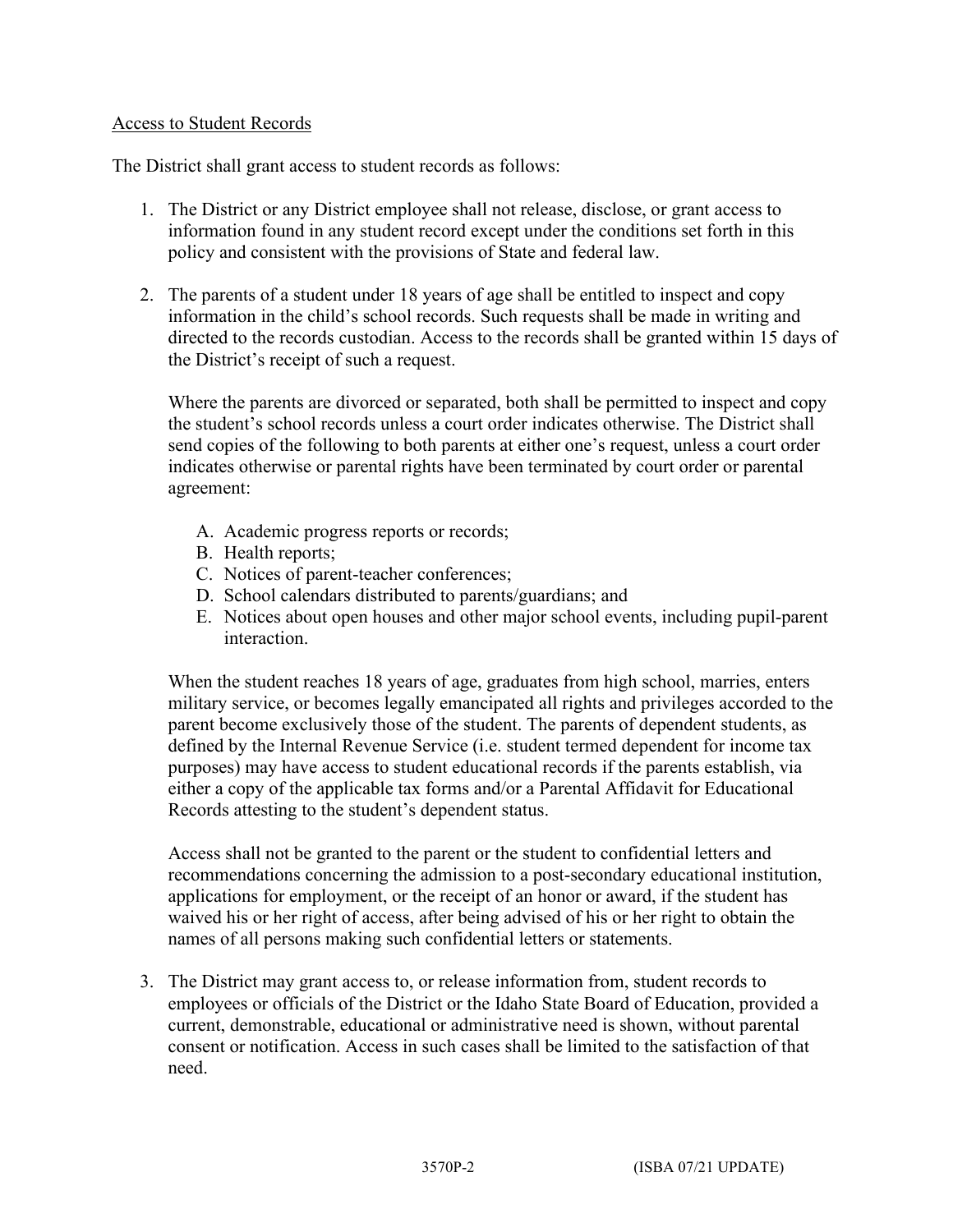4. For purposes of an audit or evaluation by a federal or State-supported education program, and to comply with federal requirements related to such a program. The receiving entity must be a State or educational authority or another entity allowed by the Family Educational Rights and Privacy Act (FERPA), or must be an authorized representative of such an entity.

For each new audit, evaluation, or enforcement effort, the District shall enter into a written agreement when designating anyone other than its employee as its authorized representative. The District shall be responsible for using reasonable methods to ensure, to the greatest extent practicable, that the authorized representative

- A. Uses the personal information only for the authorized purpose;
- B. Protects the personal information from further unauthorized disclosures or other uses; and
- C. Destroys the personal information when it is no longer needed for the authorized purpose. Such destruction shall be effected by any specified time period set forth in the written agreement.
- 5. The District may grant access to, or release information from, student records without parental consent or notification to any person, for the purpose of research, statistical reporting, or planning, provided that no student or parent can be identified from the information released, and the person to whom the information is released signs an affidavit agreeing to comply with all applicable statutes and rules pertaining to school student records. Any such release in this regard shall be consistent with Idaho Code and Policy 3575 relating to the limitations on the release of student data.
- 6. The District shall grant access to, or release information from, a student's records pursuant to a court order or appropriate subpoena. In most instances, the parent/qualified student shall be given prompt written notice of such order/subpoena, a general statement of the documents which will be released, and the proposed date of release of the documentation requested. However, there are very limited circumstances under the USA Patriot Act where schools are required to disclose information without notice to the parent or student to the Attorney General of the United States upon an ex parte order in connection with the investigation or prosecution of terrorism crimes or other such specified situations when the court order prohibits disclosure (i.e. Federal Grand Jury Subpoena or Law Enforcement Subpoena wherein such order indicates disclosure is not permitted).
- 7. The District shall grant access to or release information from any student record as specifically required by federal or State statute.
- 8. The District shall grant access to, or release information from, student records to any person possessing a written, dated consent, signed by the parent or eligible student with particularity as to whom the records may be released, the information or record to be released, and the reason for the release. One copy of the consent form will be kept in the records, and one copy shall be mailed to the parent or eligible student by the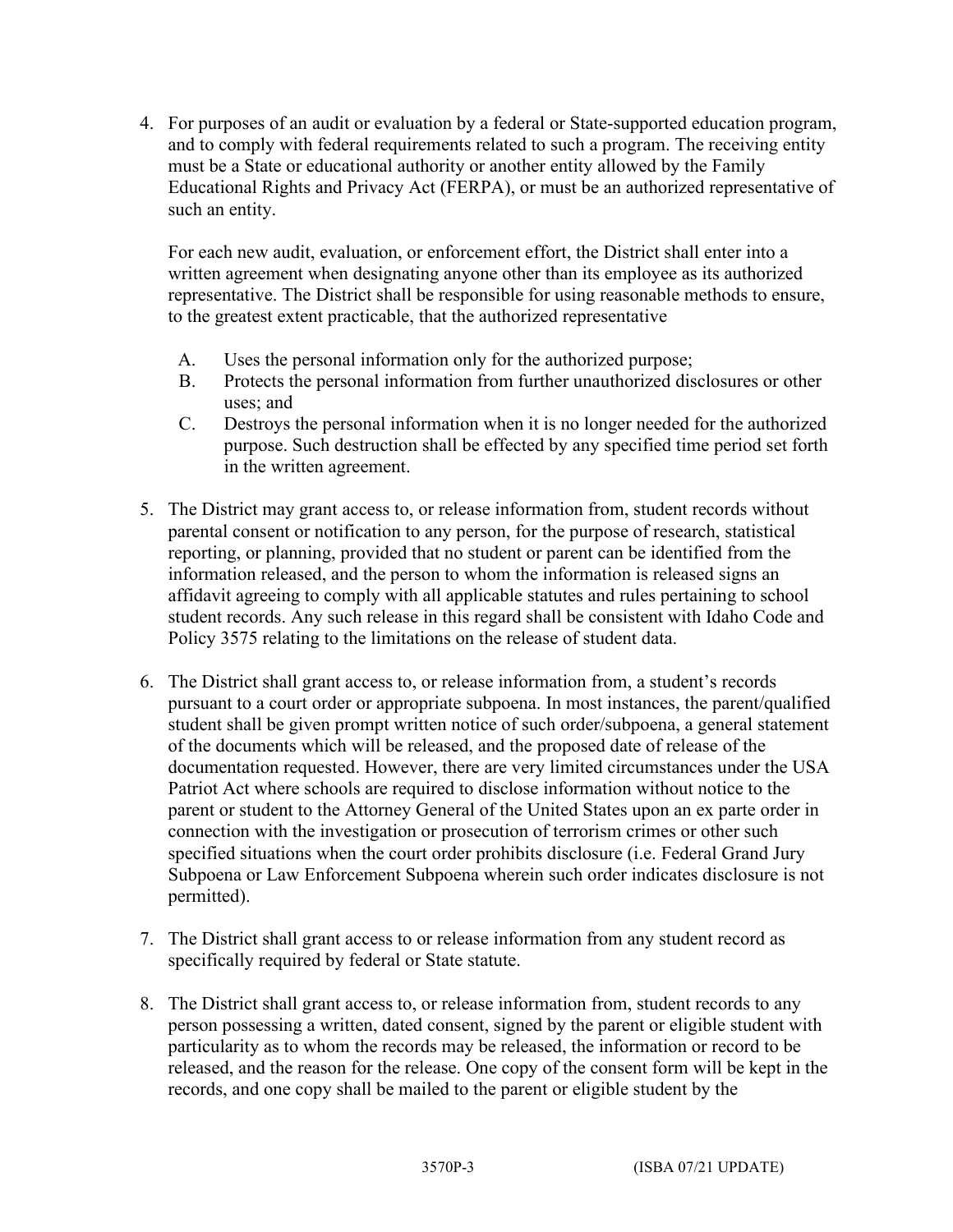Superintendent. Whenever the District requests the consent to release certain records, the records custodian shall inform the parent or eligible student of the right to limit such consent to specific portions of information in the records.

- 9. The District may release student records to the Superintendent or an official with similar responsibilities in a school in which the student has enrolled or intends to enroll, upon written request from such official.
- 10. Prior to the release of any records or information under items 6, 7, 8, and 9 above, the District shall provide prompt written notice to the parents or eligible student of this intended action except as specified in item 6. This notification shall include a statement concerning the nature and substance of the records to be released and the right to inspect, copy, and challenge the contents.
- 11. The District may release student records or information in connection with an emergency, without parental consent, if the knowledge of such information is necessary to protect the health or safety of the student or other persons. The records custodian shall make this decision taking into consideration the nature of the emergency, the seriousness of the threat to the health and safety of the student or other persons, the need for such records to meet the emergency, and whether the persons to whom such records are released are in a position to deal with the emergency. Any release that is made must be narrowly tailored considering the immediacy, magnitude, and specificity of the information concerning the emergency and the information should only be released to those persons whose knowledge of the information is necessary to provide immediate protection of the health and safety of the student or other individuals (i.e. law enforcement, public health officials, trained medical personnel). The exception is temporarily limited to the period of the emergency and does not allow for a blanket release of personally identifiable information from a student's records. The District shall notify the parents or eligible student as soon as possible of the information released; the date of the release; the person, agency, or organization to which the release was made; and the purpose of the release and the same information shall be recorded in the student's record log.
- 12. The District will comply with an *ex parte* order requiring it to permit the U.S. Attorney General or designee to have access to a student's school records without notice to or consent of the student's parent(s)/guardian(s).
- 13. The District may charge a fee for copying information in the student's records. No parent or student shall be precluded from copying information because of financial hardship. See Policy 4260 for information regarding the District copy fee schedule.
- 14. A log of all releases of information from student records, including all instances of access granted, whether or not records were copied, shall be kept and maintained as part of such records. This log shall be maintained for the life of the student record and shall be accessible only to the parent or eligible student, records custodian, or other such person. The log of release shall include: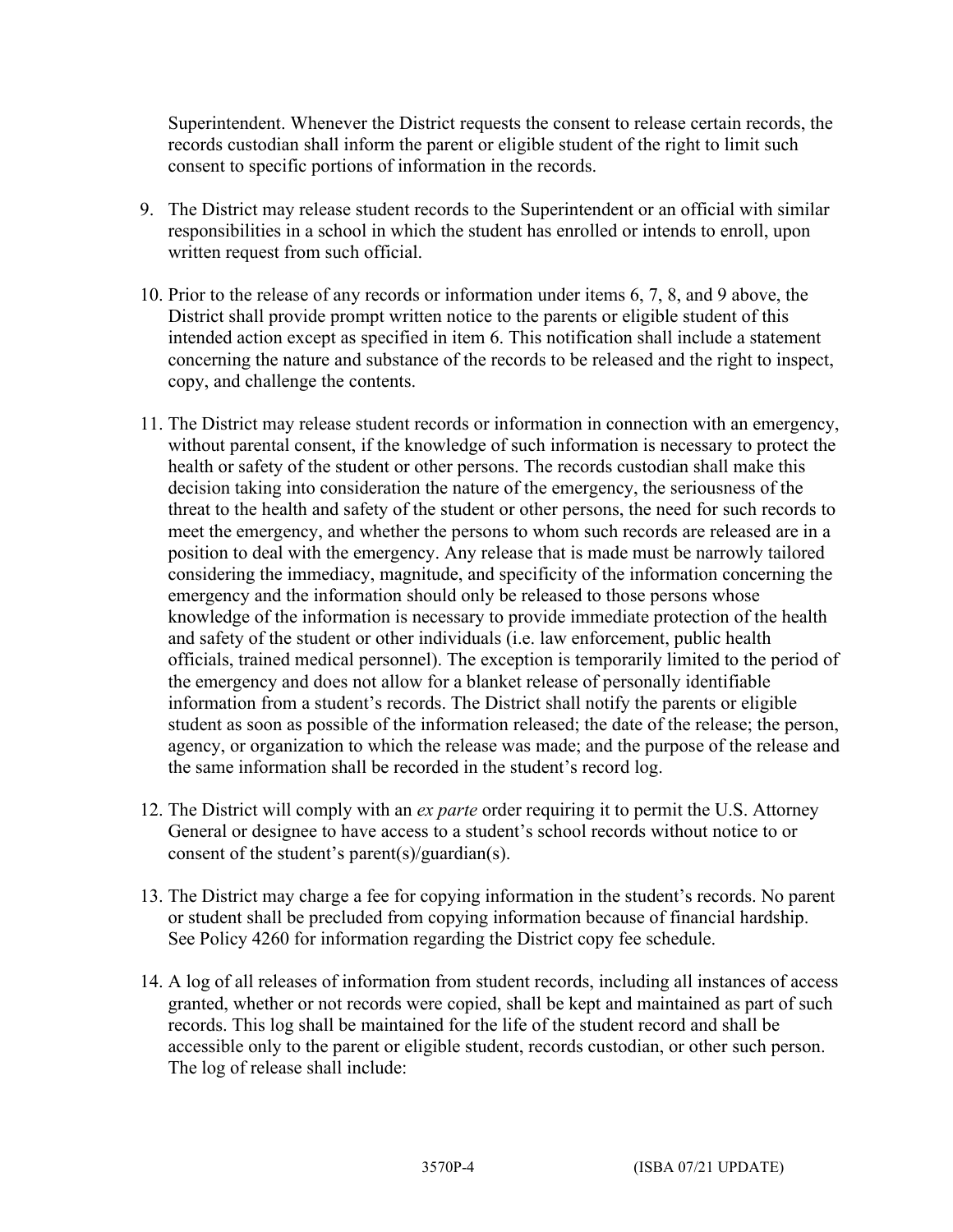- A. Information released or made accessible;
- B. The name and signature of the records custodian;
- C. The name and position of the person requesting the release or access;
- D. The legitimate interests the parties had in requesting or obtaining the information;
- E. The date of the release or grant of access;
- F. A copy of any consent to such release; and
- G. Any additional information required by State or federal law.

#### Directory Information

The District may release certain directory information regarding students, except that parents may prohibit such a release. Directory information shall be limited to:

- 1. Name;
- 2. Address;
- 3. Gender;
- 4. Grade level;
- 5. Birth date and place;
- 6. Parents'/guardians' names and addresses;
- 7. Academic awards, degrees, and honors;
- 8. Information in relation to school-sponsored activities, organizations, and athletics;
- 9. Major field of study; and
- 10. Period of attendance in school.

The notification to parents and students concerning school records will inform them of their right to object to the release of directory information.

### Military Recruiters/Institutions of Higher Education

Pursuant to federal law, the District is required to release the names, addresses, and telephone numbers of all high school students to military recruiters and institutions of higher education upon request. The notification to parents and students concerning school records will inform them of their right to object to the release of this information.

### Student Record Challenges

The parents may challenge the accuracy, relevancy, or propriety of the records, except for grades, and references to expulsions or out-of-school suspensions, if the challenge is made when the student's school records are being forwarded to another school. They have the right to request a hearing at which each party has:

- 1. The right to present evidence and to call witnesses;
- 2. The right to cross-examine witnesses;
- 3. The right to counsel;
- 4. The right to a written statement of any decision and the reasons therefore; and